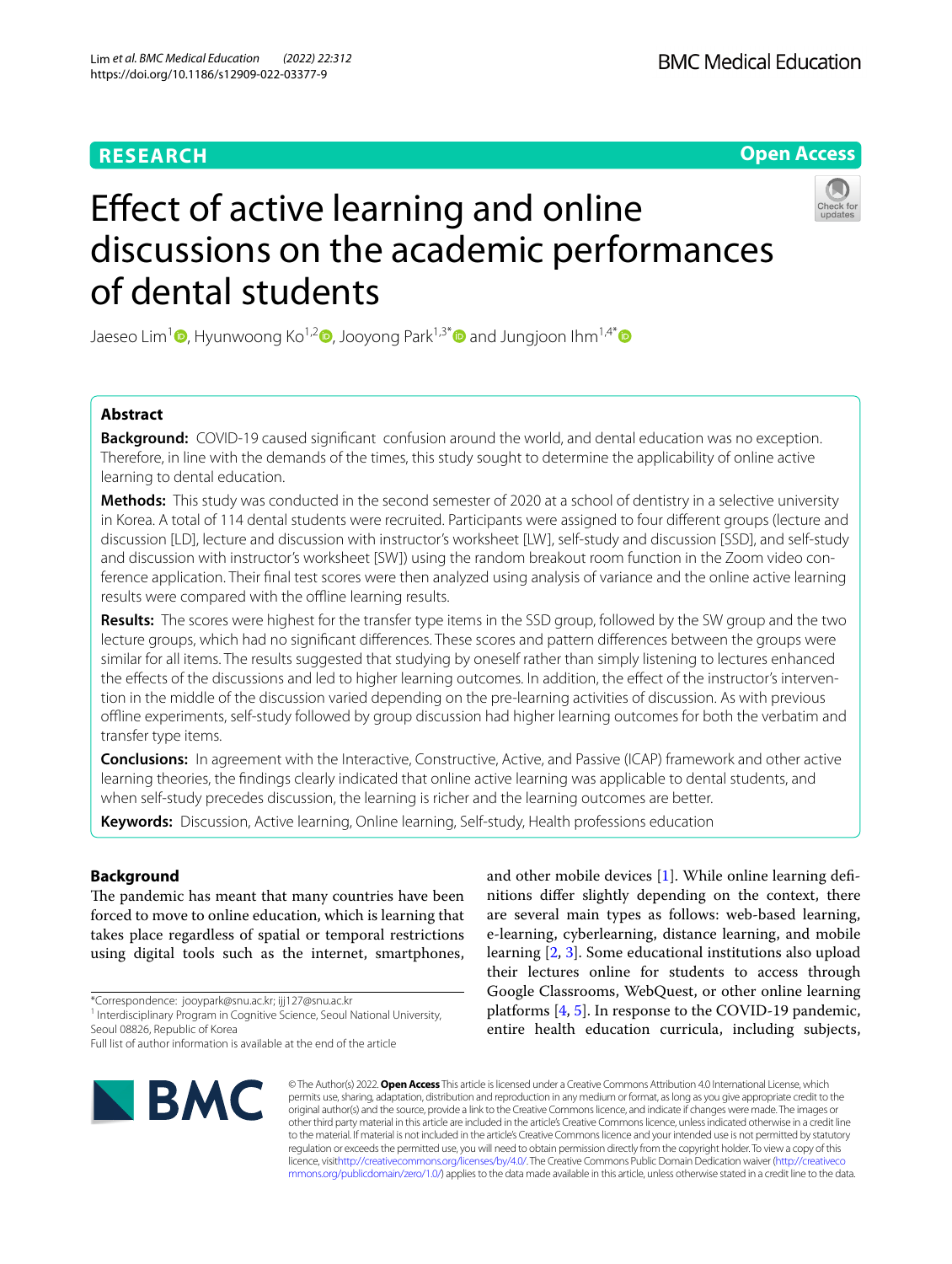such as basic science and behavioral science, were transitioned to online formats [\[6](#page-7-5), [7](#page-7-6)].

Educators in the health professions have transformed pedagogy by reducing or even eliminating lectures [\[7](#page-7-6), [8\]](#page-7-7) and by implementing team-based, active, and selfdirected learning  $[9-12]$  $[9-12]$ . In the past few years, educational stakeholders, including those in dental education, have been converting their classroom-style one-way lecture learning to asynchronous learning instruction [[13–](#page-8-1)[16](#page-8-2)]. Similarly, student-centered learning methods, such as discussion, rather than lectures are being implemented, and the learning efects has been confrmed in several comparative studies on the efectiveness of learning from one-way lectures or discussion-style videos [[17,](#page-8-3) [18](#page-8-4)]; those who watched while discussing the content were found to have better performances. However, many students majoring in medicine and dentistry are still learning based on monologue-style lecture sessions, laboratory sessions, and simulations [\[7](#page-7-6)].

Previous research has explored the Interactive, Constructive, Active, and Passive (ICAP) framework, which describes four cognitive active learning engagement modes, and examined whether this framework could effectively train health professionals  $[8]$  $[8]$  $[8]$ . The passive mode generally refers to calmly sitting in traditional lectures, and the other three modes include segmented active learning methods. As the ICAP framework involves both interactive and active learning, prior studies that have explored the efectiveness of discussions on student learning within health-related subjects, such as medicine, dentistry, veterinary medicine, and nursing, confrmed that discussions were the most efective [[8,](#page-7-7) [19](#page-8-5), [20\]](#page-8-6).

Past studies have been limited as the experiments were conducted only on unstructured discussions. [[8\]](#page-7-7) However, it has been found that teacher-facilitated, small group discussions can better promote high-level comprehension  $[21–24]$  $[21–24]$  $[21–24]$  $[21–24]$ . For example, Murphy et al.  $[21, 22]$  $[21, 22]$  $[21, 22]$  $[21, 22]$ conducted a teacher-centered small group discussion approach called 'Quality Talk', in which the language and arts teachers provided short lectures on questions or arguments and then conducted text-based discussions in class. It was found from the video recording and discussion analyses that the students gradually increased their critical analytical thinking abilities and increased their exploratory conversation participation in response to the teachers' questions. Langer also conducted an English achievement experiment with 44 teachers from 25 schools and 88 classrooms [\[23](#page-8-10), [24](#page-8-8)]. She found that the teachers' questions were very important in the discussions; when the teachers actively participated in the discussions, the students were better able to develop a multi-perspective understanding, which proved that the

teachers' participation in the discussions could increase the student learning achievements.

However, research into the feasibility of online discussions has not been conducted in health education contexts, with most previous online discussion research having focused on more qualitative domains [[25](#page-8-11)[–27](#page-8-12)], such as the increase in the students' mutual communication skills [\[28](#page-8-13)], the increase in student participation rates, and the development of cooperative thinking skills [\[29](#page-8-14)]. Furthermore, most of the aforementioned studies were conducted offline, with few having focused on the relationship between online discussions and student learning achievements. Therefore, systematic online health education environment research is needed to assess whether such education is qualitatively comparable to offline education.

Therefore, the present study had the following research aims: (1) to determine whether the dental student learning outcomes from discussions were afected by preliminary learning activities; (2) to investigate the efect of instructor intervention on discussions based on the preliminary learning activities; and (3) to systematically examine and compare offline discussion data and the online discussion experiments to determine whether the existing active learning paradigm is also applicable to online learning.

An online study was conducted that provided active learning for dental students through the online video conferencing system Zoom. Based on the desirable active learning proposed in Chi and Wylie's ICAP framework, learning activities with the same content before the discussions were compared. Because of the many fndings in previous research that compared the learning from lectures and that from self-reading, [[30](#page-8-15), [31](#page-8-16)] it was predicted that the self-study mode would be more efective for learning than lecturing because it is more active and productive [\[19](#page-8-5), [20](#page-8-6)].Whether the instructor's intervention was efective when the learning activities (i.e., lecturing vs. self-studying) preceded the discussion was also assessed. Finally, an offline discussion experiment that had been conducted under similar conditions was systematically compared with the online discussion experiment in this study.

## **Materials and methods**

A predetermined sample size of at least 19 participants per group was decided on to ensure a reliable comparison could be made with the similar pre-COVID ofine experiments [[8\]](#page-7-7) and a power analysis using G\*Power was conducted to determine whether the experimental design had enough power [\[32](#page-8-17)]; we found that 19 participants provided 80% power to detect an efect size of 0.87  $(alpha=0.05).$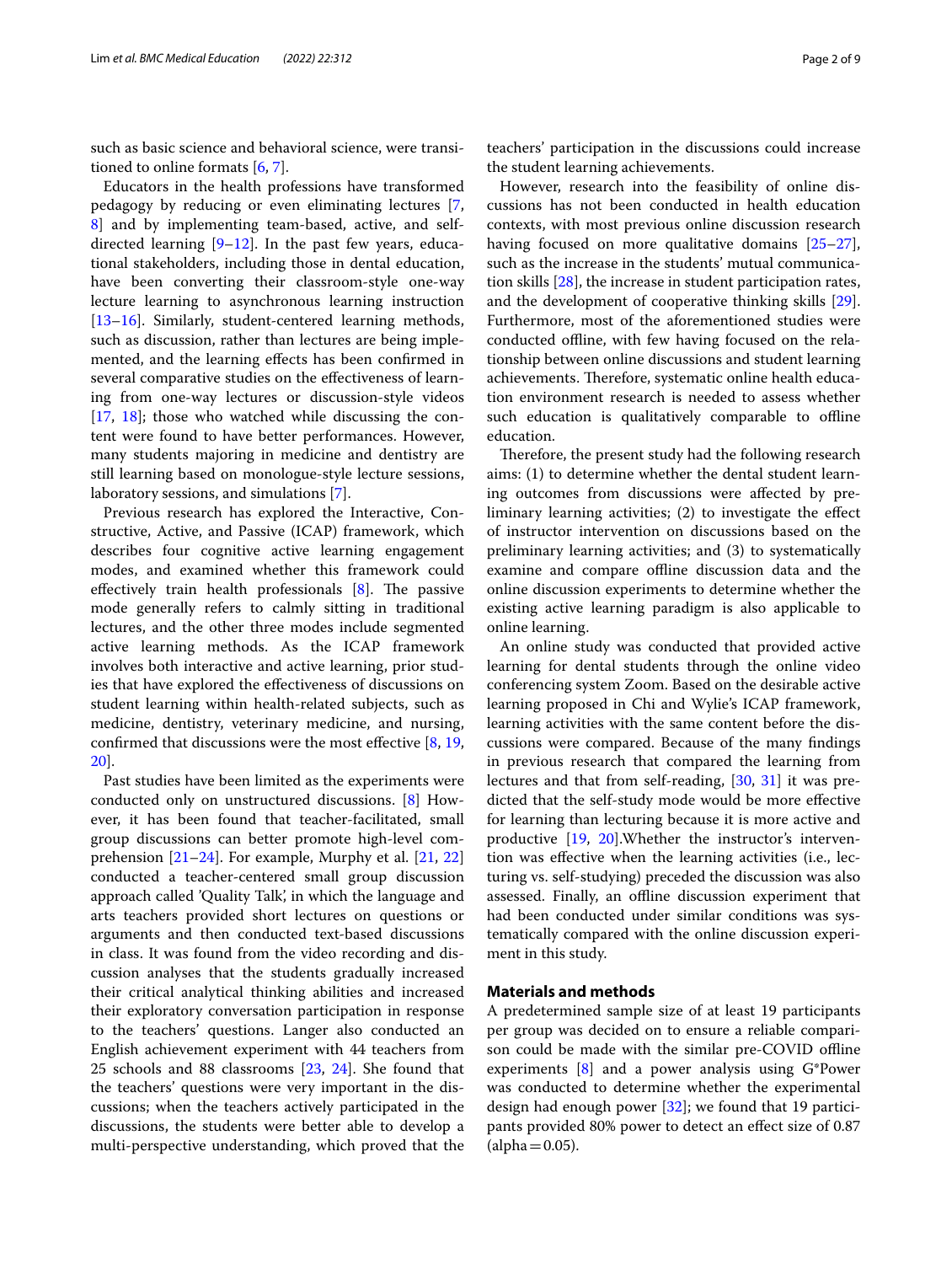## **Participants and ethics**

The participants  $(N=114)$  were recruited from the school of dentistry at Seoul National University in Korea and the study was reviewed and approved by the Institutional Review Board of the School of Dentistry (approval No. S-D20200053). The undergraduate participants in the School of Dentistry were randomly divided into the following four online groups: lecture and discussion (LD); lecture and discussion with an instructor's worksheet (LW); self-study and discussion (SSD); and self-study and discussion with an instructor's worksheet (SW), and two ofine groups: lecture and discussion (LD) and self-study and discussion (SSD). No signifcant diference was noted in age and gender between randomly assigned students to the group.

#### **Survey on prior knowledge**

A survey was conducted to assess the participants' prior knowledge or interest in the stimulus topic to minimize the background knowledge effect on the experiment [\[33](#page-8-18), 34. The six survey items were assessed using a 7-point Likert scale ranging from "have no idea (1)" to "know very well (7)." The survey on prior knowledge comprised six items. Two items were related to the learning content, and another four items were unrelated (i.e., the genome project, civil law, the legalization of same-sex marriage, and the Special Act on Sexual Violence).

#### **Lecture video with learning material and fnal test items**

The learning materials used were the same as those for Lim et al., as acknowledged by the authors  $[8]$  $[8]$ . The 18-min lecture video used in this study was a monologue-style lecture on the topic of law, and particularly on the criminal procedure code, accusations, and charges. According to review by Barnett and Ceci [[35\]](#page-8-20) and Cook et al. [[36](#page-8-21)] that a non-health profession topic can be used to measure the achievement of health profession students, we used an unrelated topic that was not covered in dental school. Thus, this topic was chosen because it was not typically taught in undergraduate courses, was a topic that the dental students were not familiar with, and to evaluate the student learning, the assessment included a fnite set of verbatim answers as well as transfer type items. The seven-page learning materials contained content on the same topic along with the lecture video.

The final test questions included both verbatim and transfer type items  $[8]$  $[8]$ . The verbatim type items comprised 10 questions with either short or multiple-choice answers that could be directly inferred from the learning materials, each of which were worth 1 point, that is, a perfect score was 10. The transfer type items consisted of four questions, each requiring a total comprehension of the given materials and the application of these materials to new situations. The total value of the transfer type items was given as 15 points.

#### **Procedure**

First, the participants completed a consent form and the survey on prior knowledge. Then, the participants were randomly assigned to four groups using the random breakout room function in Zoom. The LD group watched the 18-min lecture video and then discussed the content for 15 min in groups of three or four. The LW group also watched the 18-min lecture video; however, the instructors intervened using a worksheet in the online discussion. The SSD group participants studied the written material by themselves for 18 min and then discussed it for 15 min in groups of three or four. The SW group also studied the written material by themselves for 18 min, but the instructor intervened using the additional learning materials in the discussion section. The participants in the two self-study groups were allowed to take notes and underline the learning materials while they studied.

At the beginning of the discussion, the participants were told they had 15 min for the discussion, after which there would be a test. The participants were not allowed to ask questions when being given these instructions, that is, the researcher did not give any instructions and did not intervene during the discussion. After 15 min, all four groups took a 20-min test on the given material.

#### **Data analysis**

The data analysis was conducted with SPSS version 23 (SPSS Inc., Chicago, IL, USA), which involved descriptive statistics, calculations for the means (Ms), standard deviations (SDs), minimums, and maximums. We conducted a two-way analysis of variance (ANOVA) by using a pre-discussion self-study, teacher intervention in the middle of discussion, and the interaction between the self-study and intervention as independent variables and students' learning outcomes as dependent variables, with a *P*-value < 0.05 considered to indicate statistically significant diferences.

## **Results**

#### **Online active learning outcomes**

The topics were law-related and dealt with accusations, charges, and the criminal procedure code. First, participants completed the survey on prior knowledge, and the six survey items were analyzed by topic as follows: criminal procedure code *(M*=1.98, *SD*=1.06), accusation and charge  $(M = 2.45, SD = 1.07)$ , genome project (*M*=3.73, *SD*=1.93), civil law (*M*=1.86, *SD*=0.99),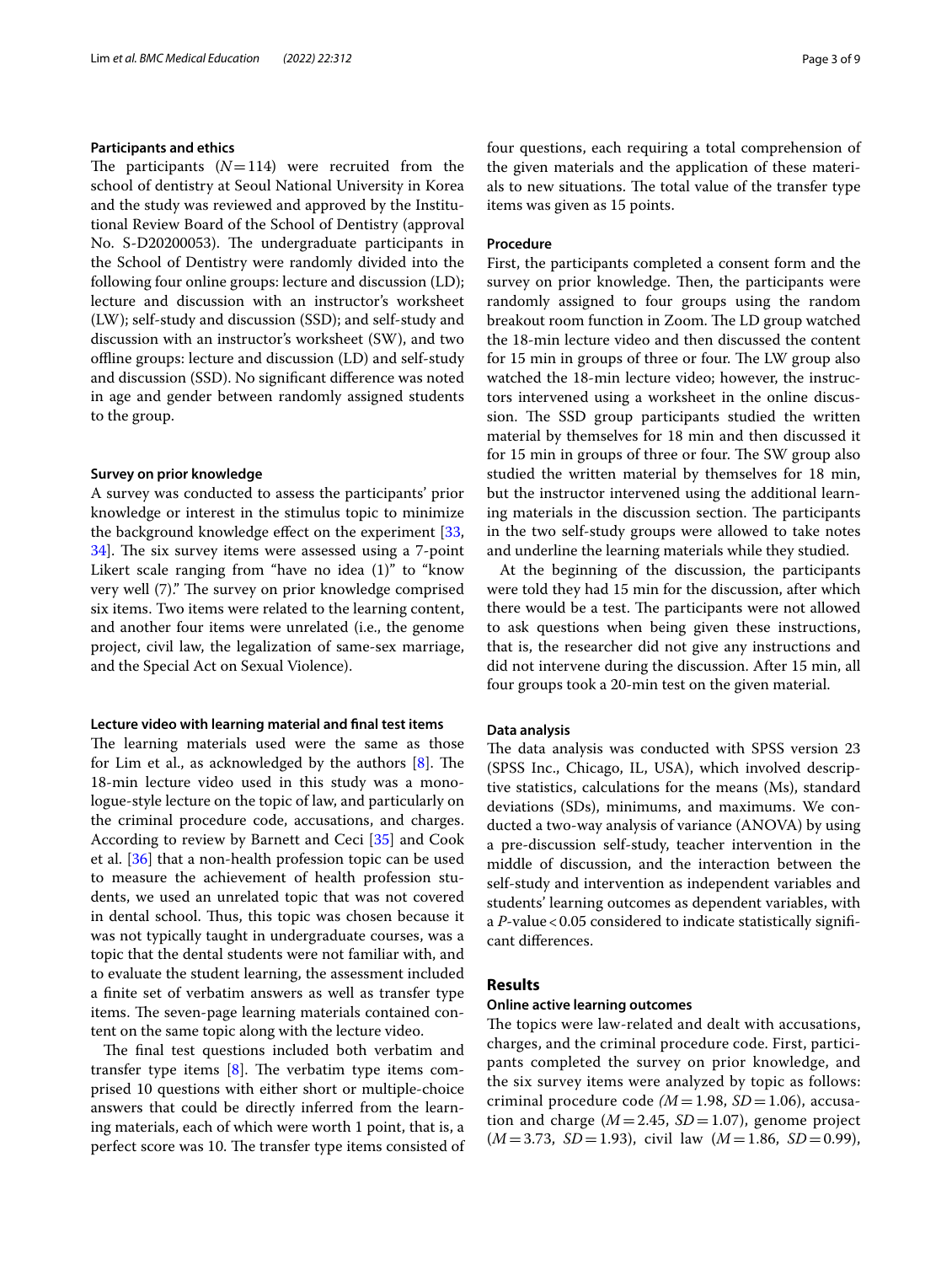legalization of same-sex marriage  $(M=2.47, SD=1.06)$ , and the Special Act on Sexual Violence  $(M = 2.64,$  $SD = 1.47$ ). The scores for the topic-relevant items (criminal procedure code, accusation, and charge) were signifcantly lower than for the genome project item; respectively, *t* (164)=7.29, *P* < 0.001 and *t* (164)=5.34, *P* < 0.001. However, no background knowledge diferences were found between the four groups. Thus, the students had little background knowledge related to the learning topic, and little diference was noted in their prior knowledge level.

This analysis satisfied the assumptions of normality, homogeneity of variance, and independence, and then used ANOVA. The means and SDs for the total, verbatim type, and transfer type item scores are shown in Table [1](#page-3-0). To reduce any scoring subjectivity, 15 fnal test papers (20% of the total) were randomly selected and marked by two raters. For all test items, the interrater agreement analysis measured using an intraclass correlation was 0.89 for the {ICC (3, *k*)}. As the agreement interrater agreement measured by the ICC was good, the remaining fnal test papers were marked by the frst author.

The main effect of study condition and the interaction efects between these two conditions (lecture versus. selfstudy) on the students' learning outcomes, and particularly on the transfer type items, were measured. The main efect of the study condition was found to be signifcant; *F* (1, 78)=23.47, *P*<0.001, partial eta-squared=0.231. However, no signifcant diference was found for the main efect of the discussion condition (discussion with worksheet versus. free discussions);  $F(1, 78) = 2.40$ ,  $P=0.125$ , partial eta-squared = 0.030; however, the interaction efect of these two factors was signifcant; *F* (1,  $78$ ) = 9.04, *P*<0.001, partial eta-squared = 0.104 (Fig. [1](#page-3-1)).

Signifcant diferences were found for the total score (*F* (3, 78)=12.35, *P*<0.001, partial eta-squared=0.322),

## <span id="page-3-0"></span>**Table 1** Learning outcome comparison for item types and study conditions

| Type of item            | $LD (n = 21)$ | LW $(n=19)$ | SSD $(n=22)$ | SW ( $n = 20$ ) |         |
|-------------------------|---------------|-------------|--------------|-----------------|---------|
| Total score (25 points) | 10.19 (4.19)  | 9.89(5.21)  | 16.55 (2.99) | 12.30 (4.80)    | < 0.001 |
| Verbatim (10 points)    | 7.05(2.67)    | 5.84(2.64)  | 8.50 (1.22)  | 6.90(1.92)      | 0.002   |
| Transfer (15 points)    | 3.14(2.74)    | 4.05(3.31)  | 8.05(2.62)   | 5.20(2.61)      | < 0.001 |

Data are shown as mean values (standard deviations)

*LD* Lecture and Discussion, *LW* Lecture and discussion with Worksheet, *SSD* Self-study and Discussion, and *SW* Self-study and discussion with Worksheet For each group, total, verbatim type, and transfer type item scores are given

<span id="page-3-1"></span>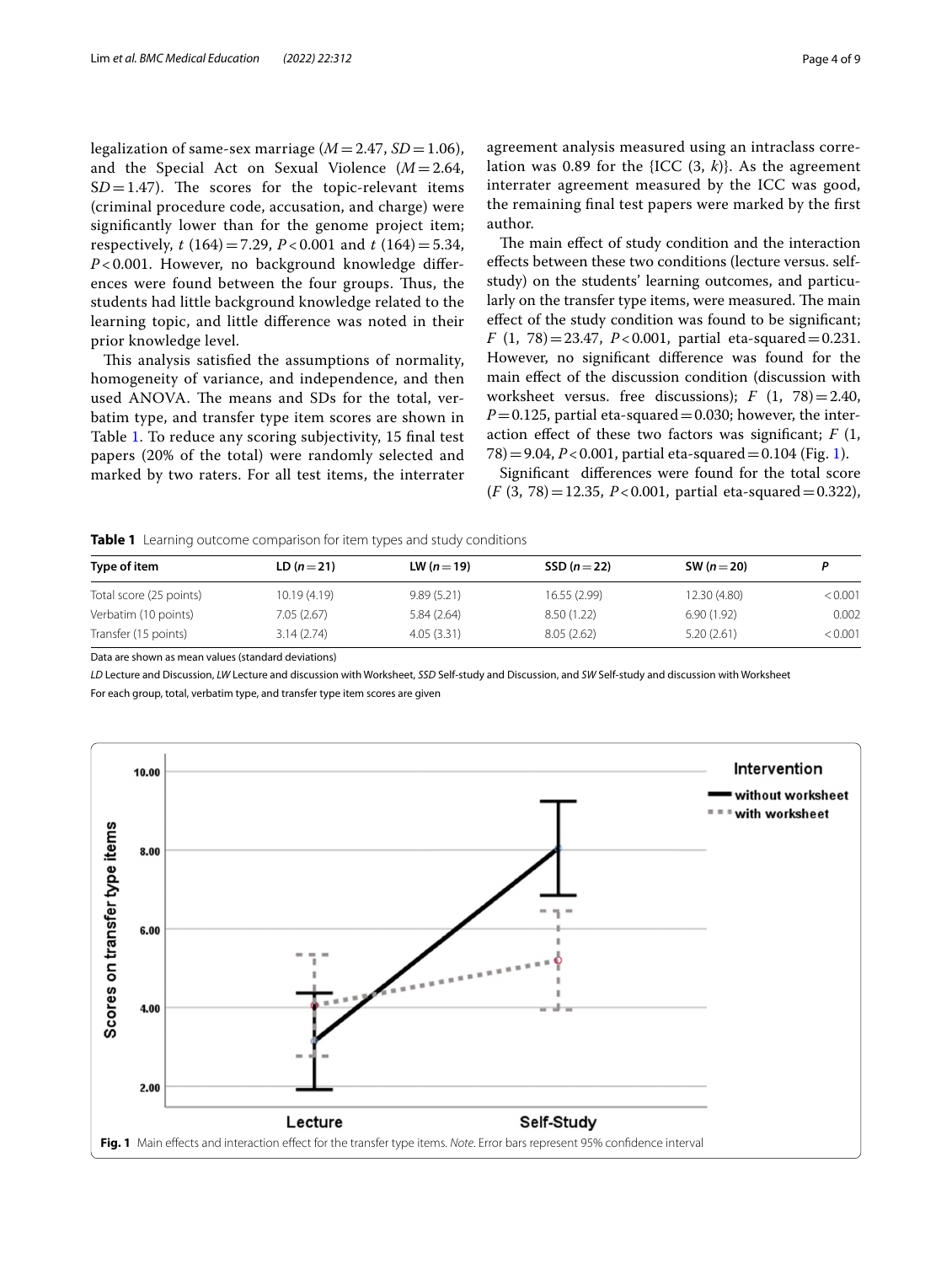verbatim type items (*F* (3, 78)=5.22, *P*=0.002, partial eta-squared =  $0.167$ ), and transfer type items ( $F(3, 167)$ ) 78)=12.21, *P*<0.001, partial eta-squared=0.320). Comparison analyses weres then conducted to determine if there were any diferences between the groups based on the hypotheses. The SSD group had achieved significantly higher total scores than the SW, LD, and LW groups: *t* (78)=3.42, *P*=0.001, efect size Cohen's d=1.299; *t* (78)=5.18, *P*<0.001, *d*=1.747; *t* (78)=5.28, *P*<0.001, *d*=1.568, respectively. However, there were no signifcant diferences between the LD and LW groups, between the LW and SW groups, or between the LD and SW groups; *t* (78)=0.23, *P*=0.817, *d*=0.063; *t* (78)=1.87, *P*=0.066,  $d = 0.542$ ;  $t(78) = 1.68$ ,  $P = 0.097$ ,  $d = 0.545$ , respectively.

The SSD group had significantly higher scores for the verbatim type items than the SW, LD, and LW groups: respectively, *t* (78)=2.37, *P*=0.020, *d*=0.995; *t* (78)=2.19, *P*=0.032, *d*=0.699; and *t* (78)=3.90,  $P < 0.001$ ,  $d = 1.298$ . However, there were no significant diferences between the LD and LW groups, between the LW and SW groups, or between the LD and SW groups: respectively,  $t$  (78)=1.75,  $P=0.084$ ,  $d=0.457$ ; *t* (78)=1.52, *P*=0.133, *d*=0.460; and *t* (78)=0.22, *P*=0.829, *d*=0.065.

The SSD group had significantly higher scores for the transfer type items than the SW, LD, and LW groups; respectively, *t* (78)=3.26, *P*=0.002, *d*=1.088; *t* (78)=5.69, *P*<0.001, *d*=1.828; and *t* (78)=4.04,  $P < 0.001$ ,  $d = 1.338$ . The SW group had significantly higher scores than the LD group,  $t(78) = 2.33$ ,  $P = 0.022$ ,  $d=0.770$ ; however, there were no significant differences between the LD and LW groups, or between the LW and SW groups; *t* (78)=1.02, *P*=0.312, *d*=0.300; and *t*  $(78)=1.27, P=0.208, d=0.386.$ 

These results supported the our predictions that the discussion groups with preceding active learning activities (i.e., self-study) would have better learning outcomes, and the SSD group would have signifcantly higher scores than the LD group for the final test transfer items. Therefore, these empirical results were in line with the ICAP framework. Interestingly, it was found that the efects of the instructor's intervention in the discussion were dependent on the pre-discussion learning activities. The LW group had higher scores than the LD group, and the SW group had lower scores than the SSD group, which indicated that when using discussions in the classroom, the instructors need to employ diferent types of intervention depending on the student learning environments or conditions.

## **Comparison of ofine active learning with online active learning**

Additional analyses were systematically conducted to compare the dental students' online and offline learning outcomes. To replicate the results of an ofine experiment [[8\]](#page-7-7) and determine whether the same extent of active learning was possible using online discussion, the efects of the online discussion on the student's learning outcomes, and especially the learning transfer, were examined. For this analysis, only the data from the dental students in Lim et al's experiment were compared with the discussion groups that had not had any interventions, that is, the LD and SSD groups.

The means and SDs for all groups are given in Table [2](#page-4-0). The offline with online study results were compared between the groups that had had learning activities before the discussions, that was the lecture and selfstudy groups. Therefore, the four groups being compared were the lecture and discussion ofine group (LD offline,  $n=12$ ), the lecture and discussion online group (LD online,  $n=21$ ), the self-study and discussion offline group (SSD offline,  $n=20$ ), and the self-study and discussion online group (SSD online, *n*=22). A comparative analysis using ANOVA revealed that the groups had signifcant diferences for the total scores, verbatim type items, and transfer type items; respectively, *F* (3, 71)=21.13, *P*<0.001, partial eta-squared=0.472; and *F* (3, 71)=7.60, *P*<0.001, partial eta-squared=0.243; and *F*  $(3, 71) = 18.32, P < 0.001$ , partial eta-squared = 0.436.

| Type of items           | Offiine       |              | Online        |              |         |
|-------------------------|---------------|--------------|---------------|--------------|---------|
|                         | $LD (n = 12)$ | SSD $(n=20)$ | $LD (n = 21)$ | $SSD(n=22)$  | D       |
| Total score (25 points) | 12.17 (2.98)  | 17.35 (2.85) | 10.19(4.19)   | 16.55 (2.99) | < 0.001 |
| Verbatim (10 points)    | 6.92(1.62)    | 9.25(0.85)   | 7.05(2.67)    | 8.50(1.23)   | < .001  |
| Transfer (15 points)    | 5.25(2.05)    | 8.10(2.47)   | 3.14(2.74)    | 8.05(2.63)   | < 0.001 |

<span id="page-4-0"></span>**Table 2** Learning outcome comparison for offline and online groups

Data are shown as mean values (standard deviations)

*LD* Lecture and Discussion, *SSD* Self-study and Discussion

For each group, total, verbatim type, and transfer type item scores are given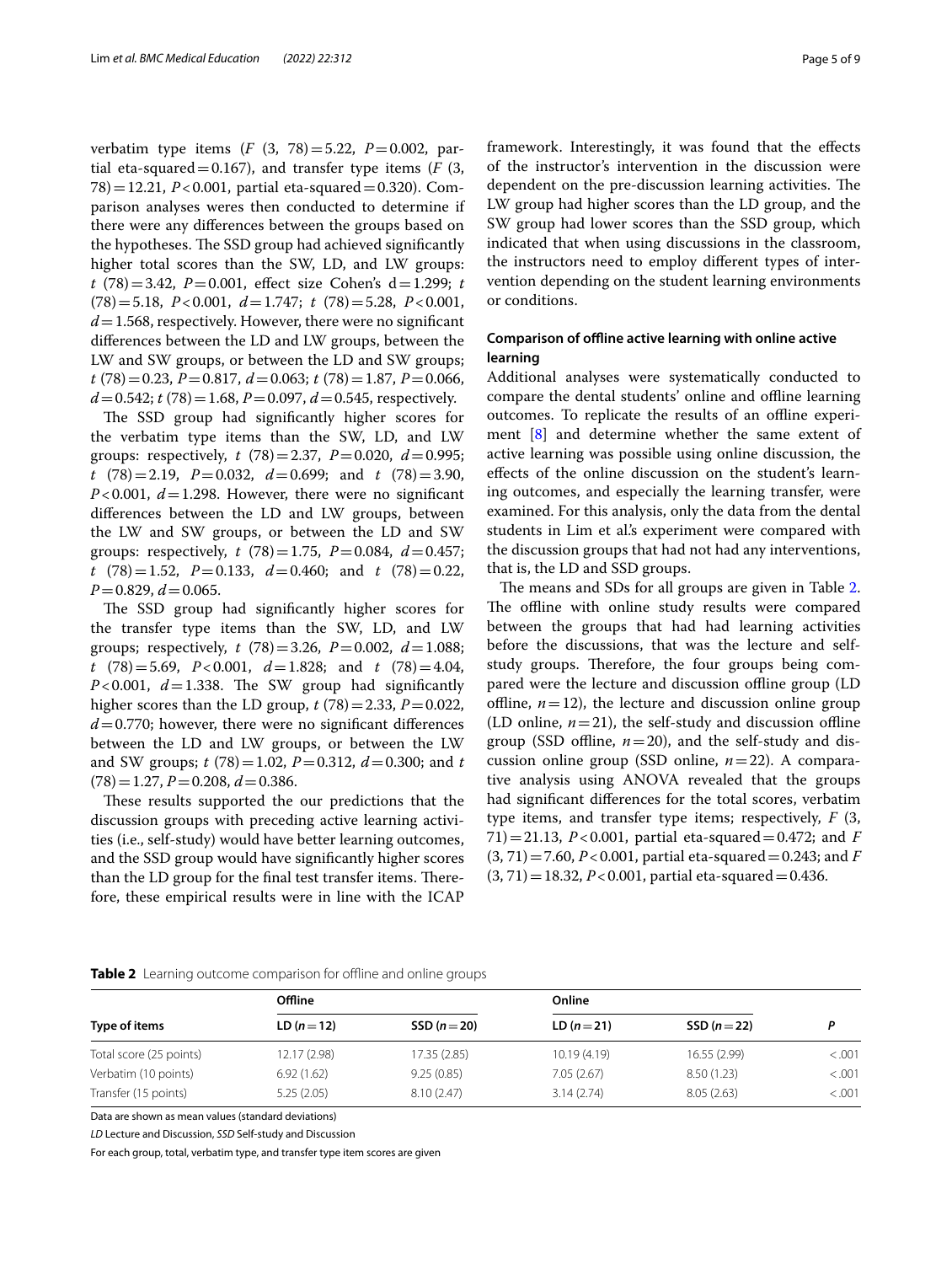A post hoc analysis using the Bonferroni test was then conducted to compare the four groups. The SSD offline group ( $M=17.35$ ,  $SD=2.85$ ) had the highest total mean values, followed by the SSD online group  $(M=16.55,$ *SD*=2.99), the LD offline group ( $M=12.17$ , *SD*=2.98), and the LD online group (*M*=10.19, *SD*=4.19), *P*s<0.01. However, there were no signifcant diferences between the SSD ofine and online groups, and there were also no significant differences between the LD offline and online groups.

The SSD offline group  $(M=9.25, SD=0.85)$  had the highest verbatim type item scores, *P*s<0.05, followed by the SSD online group  $(M=8.50, SD=1.23)$ , which had signifcantly higher scores than the LD online group (*M*=7.05, *SD*=2.67), *P*=0.049; however, there was no significant difference between the LD online and offline groups ( $M = 6.92$ ,  $SD = 1.62$ ),  $P = 0.083$ , the SSD offline and online groups.

There was no significant difference between the transfer type item scores of the SSD offline  $(M=8.10,$ *SD*=2.47) and online  $(M=8.05, SD=2.63)$  groups; however, both were signifcantly higher than either the LD offline  $(M=5.25, SD=2.05)$  and the LD online  $(M=3.14, SD=2.74)$  groups,  $Ps < 0.05$ . The LD online and the LD offline groups had no significant differences. Figure [2](#page-5-0) shows a comparison of the offline study with the online study.

## **Discussion**

Although COVID-19 has focused attention on the need to care for patients and communities, there has been an insufficient focus on the COVID-19 effects on dental education. Thousands of schools and universities had to close to enforce social distancing, [\[4](#page-7-3)] which opened an opportunity to rethink education delivery systems.

To deal with the pandemic, many schools and higher educational institutions adopted online learning, such as web-based learning and e-learning. Although online learning has been a part of the education landscape for several decades, the developments in information technology have led to signifcant innovation opportunities. Accordingly, health professions education, such as dental education, began to investigate the feasibility of online education formats, and educators sought to minimize or eliminate one-way lectures and implement student-centered learning methods [[7,](#page-7-6) [8](#page-7-7)]. Lim et al. proposed an active health professional learning method, which included dental education  $[8]$  $[8]$ , confirmed the effectiveness of learning through discussions, and found that using active pre-discussion learning activities was the most effective way for students to learn. The experiment found that the more active the students were in the preliminary activities, the greater the efect of the discussion and the higher the student learning performances. Therefore, this study sought to gather additional evidence on

<span id="page-5-0"></span>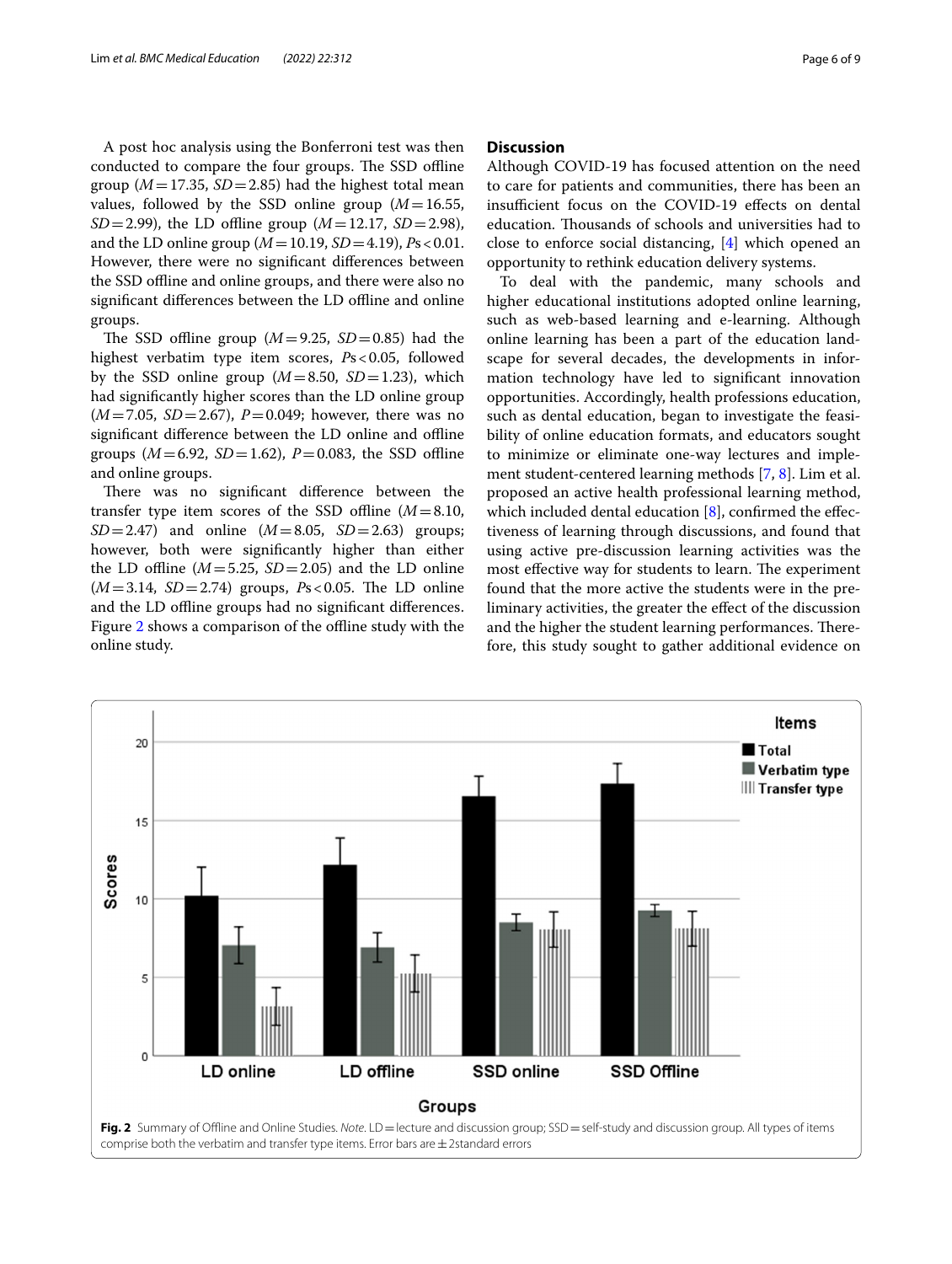the efectiveness of discussions with dentistry students by replicating the previous study in an online environment.

It was found that the students who had been involved in active learning activities before the discussions had better outcomes than those who studied passively. While the main efect of the study condition (lecture versus. self-study) was signifcant, the main efect of the discussion condition (discussions with worksheet versus. free discussions) was not signifcant; however, the interaction efect of these two factors was found to be signifcant. Specifcally, we found that the SSD group had the best performances for both the verbatim and transfer type items in the final test. There were no significant differences between the other three groups; however, the LW group had the lowest score. The SSD group had the highest verbatim type item scores, followed by the LD, SW, and LW groups, and for the transfer type items, the scores were also highest in the SSD group, followed by the SW group and the two lecture groups, which had no significant differences. These scores and patterns between the groups were similar for all types of items, which suggested that active learning activities enhance the efect of discussions and lead to higher learning outcomes. McNamara et al. suggested that before discussions, students need to be primed in a basic understanding of the learning content [\[37](#page-8-22)].

Structured discussions, including instructor intervention, such as a worksheet, had diferent efects depending on the learning activities before the discussion. For example, the LW group that used the worksheet had a lower score than the LD group that did not, and the SW group that used the worksheet had a lower score than the SSD group that did not. Of the two groups that listened to the lecture, the instructors' intervention was found to have some positive efects on the student test scores; however, in the two self-study groups, the instructors' intervention appeared to lower the student scores. These results suggested that free discussions, such as answering each other's questions and discussing topics in more depth, are more efective for self-study groups, but that instructor intervention in lecture groups allows for deeper learning. These results support previous studies that found that one-way lectures did not lead to deeper learning than other methods [\[38](#page-8-23)–[40\]](#page-8-24).

The results for the dental students in the offline experiment were then compared to the online experiment. It was found that the test scores for the SSD offline group were higher than those for the SSD online group, both of which were much higher than the LD offline and online groups, which had no significant differences. The SSD ofine group had the highest verbatim type item scores followed by the SSD online group, both of which were much higher than the LD offline and LD online groups,

which had no significant differences. The SSD offline group had the highest transfer type item scores and the LD online group had the lowest. These comparison results indicated that regardless of whether the learning was offline or online, the groups that had discussions preceded by active learning (i.e., self-study, SSD group) had better learning performances than the LD groups, which confrmed that more active learning processes lead to a better understanding of the learning materials. Although the diference was not signifcant, the online groups generally scored lower than the offline groups. However, it was surmised that this could have been because of a lack of familiarity with the online platform and the active learning online process; therefore, it is expected that when students have more online learning experiences, the results will be similar to those of offline learning. What is key, however, is that there is adequate transfer of learning, the goal of education  $[41]$  $[41]$  $[41]$ , and that this is more efective in self-study/discussion groups in both online and offline environments.

The results of the study in this study support Chi et al's ICAP framework, which emphasizes active learning [[19](#page-8-5), [20\]](#page-8-6); that is, student engagement promotes better learning outcomes as was evidenced by the higher scores for the self-study and discussion groups (i.e., the SSD, SW, SSD offline, and SSD online groups) compared with those of the lecture and discussion groups (i.e., the LD, LW, LD offline, and LD online groups). Based on the results of this study, online active learning that includes discussions is expected to be developed for health-related majors such as medicine and dentistry (e.g., online teambased learning and online project-based learning). However, future studies are needed to expand and generalize the fndings.

One limitation of the present study was that the experimental group was limited to dental students. Therefore, future studies need to recruit students from other health professions, such as medicine and veterinary medicine, to conduct comparative studies. In addition, it is also possible to conduct follow-up experiments using specifc topics including microbiology and immunology, which are required subjects for dentists. The second limitation was that the offline and current online experimental processes were not the same. The offline experiments used a question-generation condition  $[8]$  $[8]$ , but a new variable was added in this study, i.e., instructor intervention with worksheets, during the discussion. In the analysis, although the groups containing the question-generation and instructor-intervention variables were removed, the experimental conditions may have been affected. Therefore, depending on the situation, caution is needed in future studies as the appearance of new experimental variables in the discussion could afect the experimental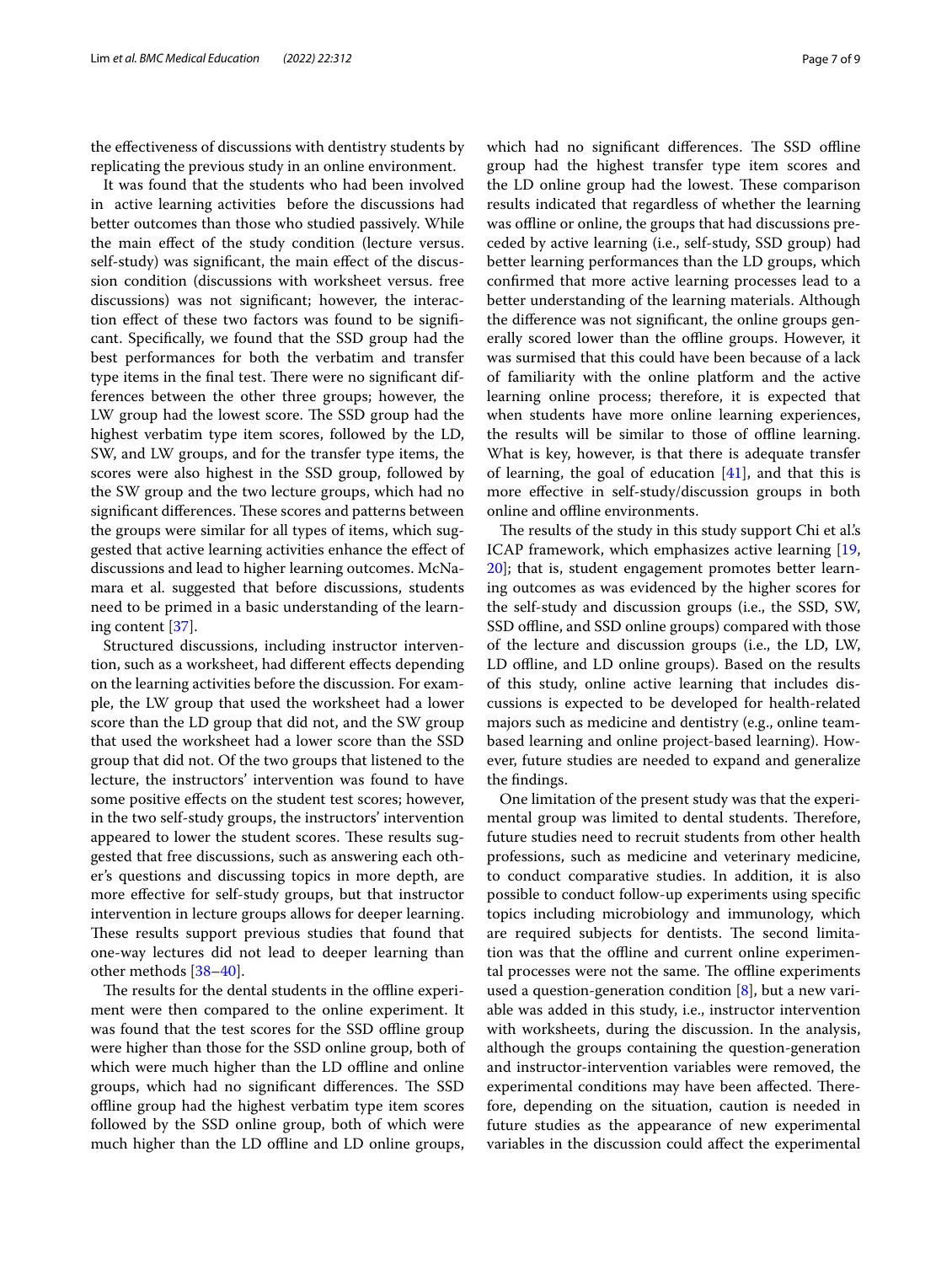process. However, the instructor's intervention, the new variable in the present experiment, was meaningful as it was found that the instructor intervention needed to be specifcally modifed depending on the learning conditions. Finally, in this study, students' prior knowledge was identifed with a simple background knowledge survey, but it is not known whether the students' performance before the experiment was essentially equal. Therefore, future experiments can identify students' basic learning levels through quantitative methods such as pre-tests, and then measure the changed learning outcomes after the experiment.

This study explored effective online learning methods for health professions education. As dentistry and other health-related students need to absorb a great deal of knowledge, they require efective learning methods to better remember, apply, and use this knowledge in a range of situations  $[41, 42]$  $[41, 42]$  $[41, 42]$ . Therefore, this study presented a learning method that could improve learning outcomes, that is, focused self-study followed by discussion. More importantly, this study explored online active learning and assessed whether the discussion method could be applied online.

### **Conclusion**

Health professions education has been necessary to respond to the COVID-19 pandemic. This study examined whether online education could be suitable for health professions education contexts, especially dental education. The findings in this study supported the ICAP framework and provide practical implications for health professions education. It was found that rather than listening to lectures offline or online, the best learning mode was self-study followed by discussion. When students actively participate in learning activities before discussions, there is greater learning. In addition, the efect of the instructor's intervention in the middle of the discussion varied depending on the pre-learning activities of discussion. Therefore, new approaches, such as developing and applying existing methods online, could lead to more efective and diverse educational methods for health professionals.

#### **Abbreviations**

LD: Lecture and discussion; LW: Lecture and discussion with instructor's worksheet; SSD: Self-study and discussion; SW: Self-study and discussion with the instructor's worksheet.

#### **Acknowledgements**

The learning materials we used were the same as for Lim et al. (2019). This research was supported by the Basic Science Research Program through the National Research Foundation of Korea (NRF) funded by the Ministry of Education (NRF-2021R1A6A3A13039453).

#### **Authors' contributions**

All authors have read and approved the manuscript. Conceptualization: Lim JS; Methodology: Lim JS, Park JY, Ihm JJ; Formal analysis: Lim JS, Ko HW; Data curation: Lim JS; Investigation: Lim JS, Ko HW; Writing—original draft preparation: Lim JS, Ko HW; Writing—review and editing: Park JY, Ihm JJ.

#### **Funding**

Not applicable.

## **Availability of data and materials**

The datasets generated and analyzed during the current study are not publicly available due to restrictions from the Institutional Review Board but are available from the corresponding author upon reasonable request.

#### **Declarations**

#### **Ethics approval and consent to participate**

All methods were carried out in accordance with relevant guidelines and regulations. This study was reviewed and approved by the Institutional Review Board of the School of Dentistry (approval No. S-D20200053). All participants were aware that they were taking part in this research and gave informed consent in writing in addition to confrming that they would allow us to use their collected data anonymously for publication. All data were anonymously collected and analyzed. Informed consent (written) was taken from all the participants.

# **Consent for publication**

Not applicable.

#### **Competing interests**

No potential conficts of interest were reported by the author(s).

#### **Author details**

<sup>1</sup>Interdisciplinary Program in Cognitive Science, Seoul National University, Seoul 08826, Republic of Korea. <sup>2</sup> Department of Psychiatry, Seoul National University College of Medicine & SMG-SNU Boramae Medical Center, Seoul, Republic of Korea. <sup>3</sup> Department of Psychology, Seoul National University, Seoul 08826, Republic of Korea. <sup>4</sup> Dental Research Institute, Seoul National University School of Dentistry, Seoul 03080, Republic of Korea.

## Received: 22 December 2021 Accepted: 14 April 2022 Published online: 25 April 2022

#### **References**

- <span id="page-7-0"></span>1. Clark D. Psychological myths in e-learning. Med Teach. 2002;24(6):598–604.
- <span id="page-7-1"></span>2. Jacobson MJ. Cognitive visualisations and the design of learning technologies. Int J Learn Technol. 2004;1(1):40–62.
- <span id="page-7-2"></span>3. Khan BH. Managing e-learning: Design, delivery, implementation, and evaluation. IGI Global. 2005.
- <span id="page-7-3"></span>Toquero CM. Challenges and opportunities for higher education amid the COVID-19 pandemic: The Philippine context. Pedagogical Res. 2020;5(4). [https://doi.org/10.29333/pr/7947.](https://doi.org/10.29333/pr/7947)
- <span id="page-7-4"></span>5. Fox R. SARS epidemic: Teachers' experiences using ICTs. in Beyond the comfort zone: Proceedings of the 21st ASCILITE Conference:319–327Citeseer. 2004.
- <span id="page-7-5"></span>6. Koole S, Vervaeke S, Cosyn J, De Bruyn H. Exploring the relation between online case- based discussions and learning outcomes in dental education. J Dent Educ. 2014;78(11):1552–7.
- <span id="page-7-6"></span>7. Rose S. Medical student education in the time of COVID-19. JAMA. 2020;323(21):2131–2.
- <span id="page-7-7"></span>8. Lim J, Ko H, Yang JW, et al. Active learning through discussion: ICAP framework for education in health professions. BMC Med Educ. 2019;19(1):1–8.
- <span id="page-7-8"></span>9. Irby DM, Cooke M, O'Brien BC. Calls for reform of medical education by the Carnegie foundation for the advancement of teaching: 1910 and 2010. Acad Med. 2010;85(2):220–7.